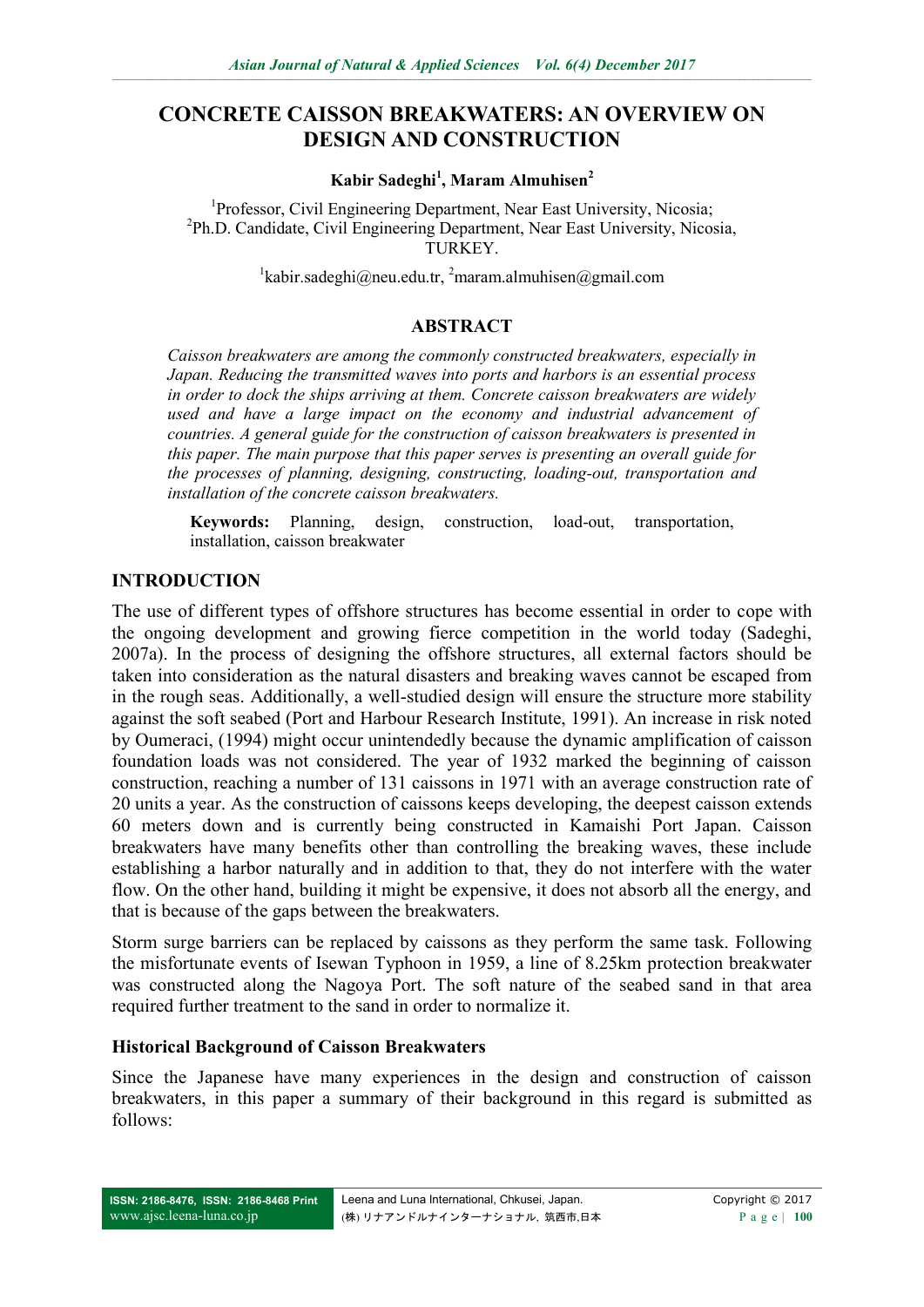It was not long until caisson breakwaters dominated other remedies on less stable seas, leaving a fingerprint to other breakwaters and transferring some features of its design to them. The number of caissons reached up to 1500 fully constructed and operational units.

The idea of the use of caisson as breakwaters spread to include all the nearby ports, not only Onahama. It was a natural result of the development of Japan as a country to influence the development of caisson industry; an example was set by Tanimoto and Takahashi (1994). At 38 meters wide, located on a southwestern island, the Hedono Port caisson is considered the widest so far. The longest caisson with a unit length of 100 meters and a height of 13.5 meters utilized as a breakwater at the port of Kochi. A major purpose of the caisson was to join concrete walls and reinforcing steel. The construction of the caisson was completed on the dock, and then loaded to a ship to be transported 370km offshore to its desired location.

The calculations and analysis of the wave strength are estimated by means of finding the average strength per unit due to the extended length of the caisson, as conditions vary after a considerable change of location. The process of constructing the deepest caisson in the world is currently being executed in Kamaishi Port in Japan, reaching a depth of 60 meters. When the design phase was done, it was kept in mind by the designers the need for a shape that will provide the highest stabilization level possible. It was concluded that the bottom should be of a flat nature (rectangular/trapezoidal). The main function of this caisson is to dissipate waves as it has double slit walls at its top. This substantial function allowed it to rapidly spread throughout the coasts of Japan over the past 50 years (Tanimoto and Takahashi, 1994).

# **Caisson Breakwaters' Design**

The factor of safety to the offshore structures has to be calculated with respect to the lifetime of the structure itself. The lifetime of each type of structure varies, as they perform different tasks and are subject to different environmental loading and seabed soil conditions. However, the longest is 75 years being for harbor structures and a relatively short lifetime of 25 years was assigned to petroleum platforms. (Sadeghi, 2008) and (Sadeghi, 2013). The development of Japan introduced new developed types of caissons that were based on the original designs. Good examples to those are the multi-circular and the curved slit caissons (Okada et al., 1990), a semi-circular and a dual cylindrical caisson breakwater (Takahashi, 1988), and many others. The previously mentioned caissons are still in the design phase. They will only be constructed after sufficient studies and analysis have been performed on them.

In 1976, the idea of the curved split caissons was introduced to the practice field after undergoing numerous analysis and experiments. With 150 meters of length and laying on the port of Funakawa, the first curved split caisson was constructed in 1984. However, the method of construction was more of a set of separate processes to create the parts. Once all the parts were done, they were then assembled together on the fixed concrete part of the caisson. The analysis concluded that cylindrical and trapezoidal caissons are more stable and have more resilience to overcome the conditions of rough sea areas (Tanimoto et al., 1987). A good example of deepwater caissons would be the one in Kamaishi Port. Although the design of deepwater caissons developed substantially, the impact they were leaving on the environment needed to be reduced. Hence, constructing deep and less rigid structures was found to serve that purpose. Therefore, the dual cylindrical caisson was introduced as a solution. The difference in the design in the latest mentioned types of caisson is that it consists of a hollow circular wall separating the inner wall from the outer permeable cylinder. Several experiments progressed since the year 1989 resulting in the construction of a 180 meters long caisson breakwater with a relatively shallow depth of 11 meters (Tanimoto and Goda, 1992). Research is currently in progress to construct an offshore caisson breakwater to reduce the erosion factors affecting the beaches, such caissons will be semicircular shallow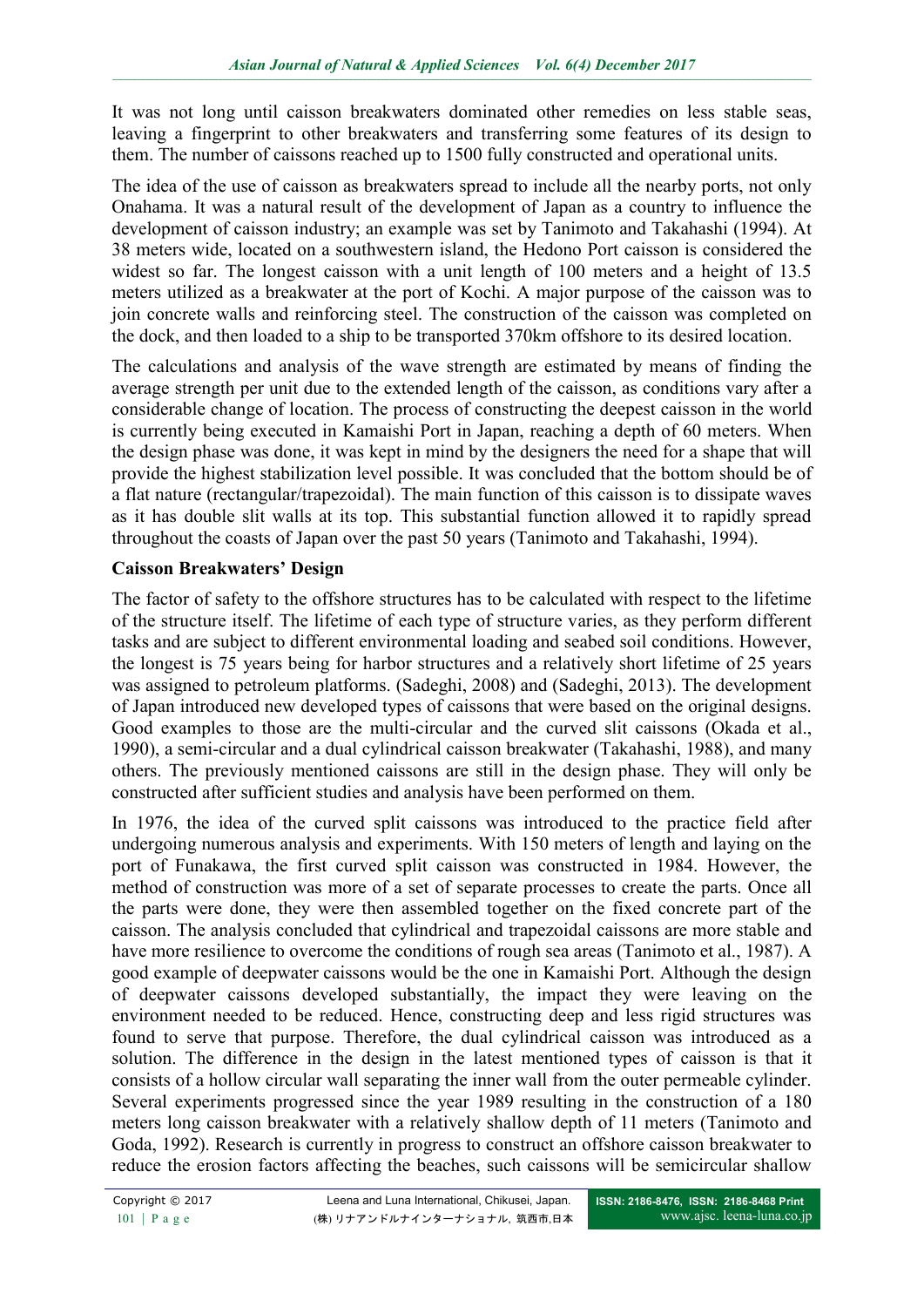water caissons. Due to their firmness and rigidity gained by the design of the top part, that provides higher resistance against waves. Surely, a major part of the undergoing research is collecting data on wave and wind effects (Sadeghi, 2007b). More detailed data to the processes of designing and constructing the caissons and the hydrodynamic loading due to the waves, currents and wind, can be found in the following references: (United States Army Corps of Engineers, 2011), (The Overseas Coastal Area Development Institute Of Japan, 2002), (Sadeghi, 1989) and (Sadeghi, 2001) and (US Army Coastal Engineering Research Center, 1980), (Nouban and Sadeghi, 2016).

### **CONSTRUCTION METHODS**

The method of construction of a caisson breakwater can be separated into 17 phases, as outlined in the following sections:

### **Phase 1: Pre-Construction Surveys**

Prior to construction, specific surveys will be conducted that include a bathymetric survey, seabed dive survey, and marking the site with high-visibility navigation buoys.

### **Phase 2**: **Mobilization of the Dry Dock**

The mobilization of the dry dock will take a year of planning and chasing the permissions. The elements to be mobilized for casting in the dry dock are two long-reach cranes for loading/unloading all equipment and formworks, two concrete pumps, tool/maintenance workshop, rebar stockpile, site office/cabin, slip formwork, and base layer formwork. Integrated Solutions for Infrastructure Development.

### **Phase 3**: **Supply of Materials**

The materials required for this project will be delivered to the two main delivery sites: (1) the dry dock (materials: ready-mix concrete, reinforcing steel and formwork, and associated tools) and (2) Supporting Port (materials: rock or concrete mattresses for foundation layer, fill material to submerge caissons, pre-cast scour blocks, and crushed-rock leveling layer).

### **Phase 4**: **Excavation of Seabed for Foundation**

The seabed normally is required to be excavated about 0.5 m across the footprint of the structure. The method for efficient and effective excavation would be with the use of a cutter suction dredger. On completion, the seabed will be inspected and compacted samples will be collected. There might be a requirement to compact the excavated bed by an underwater dive team and a manually operated grader to achieve the required ground consistency (Mann, 1999).

### **Phase 5**: **Mobilization of Plant and Manpower for Foundation**

The required resources for the installation of the foundation are as follows: split hopper barge; tugboat, if the barge is not self-propelled; commercial dive team; crane barge; manual underwater grader and remote operated grader.

# **Phase 6**: **Placement of Pre-Cast Foundation Units**

Pre-cast concrete mattresses will be used as a foundation layer as it would dramatically decrease installation time and be less labor intensive. A fine layer of rubble is recommended to be deposited prior to the installation of a foundation unit. These operations will use a barge-mounted crane and be overseen by a dive team. The suggested length of each mattress is 10 m, derived from recommendations of the United States Army Corps of Engineers (USACE). The USACE guideline for mattress height/thickness is 60 cm.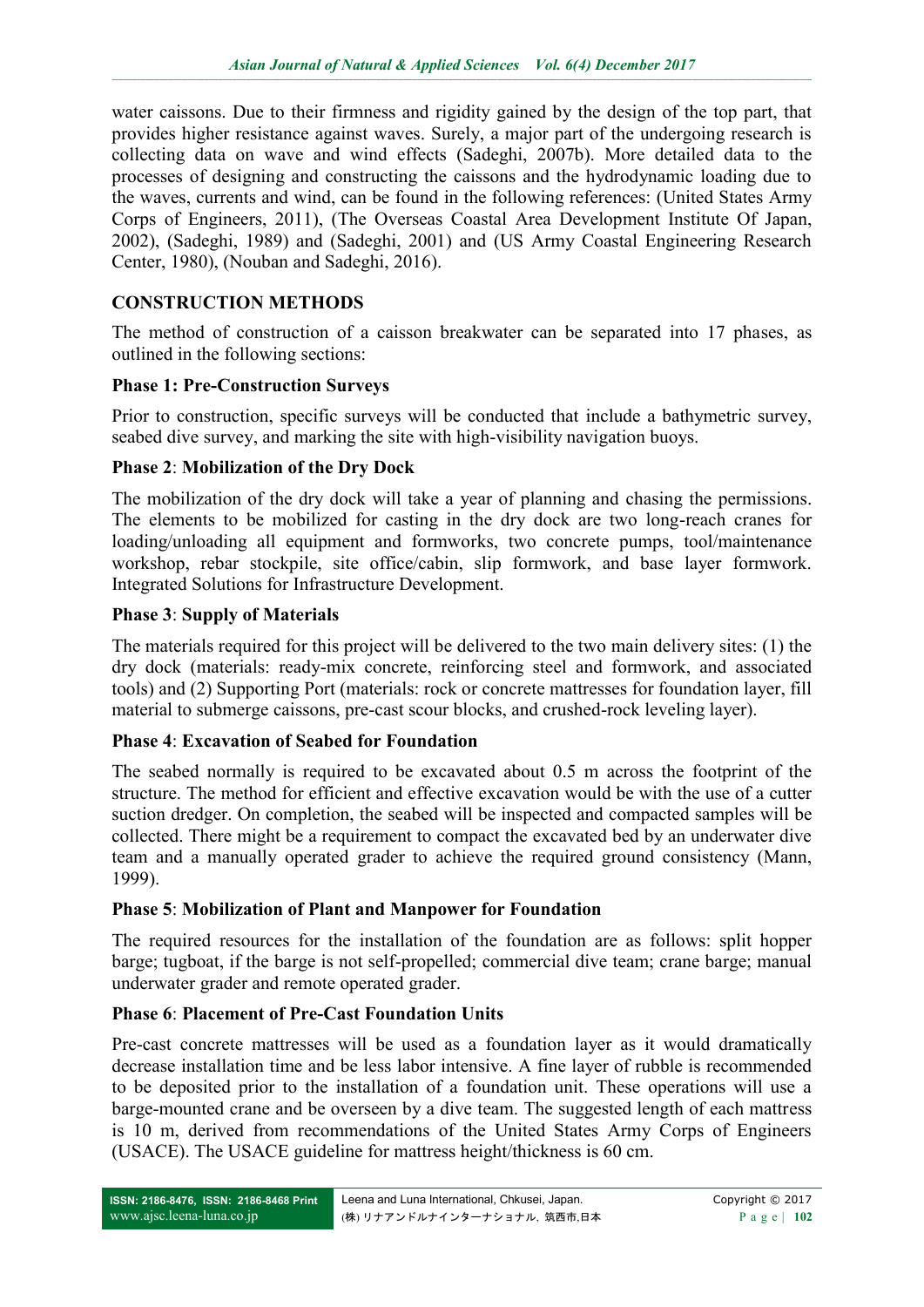### **Phase 7**: **Concrete Pouring of Caissons**

Two main elements make up the caisson unit: (1) the bottom slab, and (2) the outer and inner walls. As the bottom slab is designed with an outer toe wider than the outer caisson walls, two techniques of concrete casting are required. A traditional formwork will be constructed for the bottom slab and the rebar will be placed per the design requirements. As soon as the pour for the bottom slab has been completed, a slipform for the outer and inner walls will be used, and concrete will be poured immediately to ensure no cold joints (Hibbs et al. 2009). The caisson is designed to be completely submerged and will have to be made watertight. Another critical aspect is the installation of 12 anchor points (using padeyes) into the structure during casting, as they will be used as a point of connection for towing and positioning. The 12 points are located as follows: one for each corner at the top of the structure; one for each corner in the bottom of the structure; and one on top of the caisson in the center of each length. Once the concrete is cured, the calculated water line (the buoyancy of the caisson) will need to be marked on the structure at each corner as a guide to assess the stability and keel of the caisson when floating in the dry dock and during ballasting.

### **Phase 8**: **Pre-Cast Concrete Caps**

Pre-cast caps will be installed at the last phase of construction and will be used as a platform for the casting of top slab. The pre-cast concrete caps need to be constructed with a 4 inch to 6 inch flexible pipe inserted into it and should match the same point on the top slab. There will be two pipes installed for each cell: one as an inlet port and the second with a geotextile membrane for the output, allowing water to be expelled during the sand filling stage. Bauer connections, or similar, are recommended so they are easy to operate by a diver.

### **Phase 9**: **Transport of Caisson Units to the installation Site**

Once the first caisson unit has been completed, the dry dock will be prepared for flooding, during which the caisson will be monitored to assess there is an even keel. In the instance that the keel is uneven, sand ballasting in the correct cells will take place until it is at the acceptable level. The caissons will be connected to tugs via the anchor points and then towed to the heavy lift vessel (HLV).

# **Phase 10**: **Unloading of Caisson Unit**

Once the HLV is in place at the construction site, the vessel will ballast itself to an appropriate draft considering the caisson's working draft. This will ensure adequate clearance for the caisson to be towed away and moved to above the foundation layer. The HLV will then navigate back to the dry dock to collect the next caisson unit.

### **Phase 11**: **Positioning and Ballasting of Caisson Unit onto Foundation**

The positioning and ballasting of the caisson unit are vital to the success of the project. Once the caisson is removed from the HLV and is floated on its own buoyancy, the next stage of installation is to move the caisson into position over the prepared foundation. The installation of the first caisson unit is vital to the alignment of the other caisson units. In order to move the caisson unit in the most controlled approach, a minimum number of four heavy tugboats will be used. Two tugs will be positioned at the front of the caisson and one at the back, pushing slowly when required. A fourth tug will be on standby for any adjustments on either side of the caisson. Outside the perimeter of the foundation, a four-point anchoring system will be used to guide the caisson into place with marine grade rope and pulleys to allow for finer control until the position is satisfactory and checked with GPS (Hibbs et al. 2009).

During the ballasting stage, movement of the caisson may occur due to wave/wind forces or uneven ballasting to the caisson. In this situation, the tugs and mooring lines will have to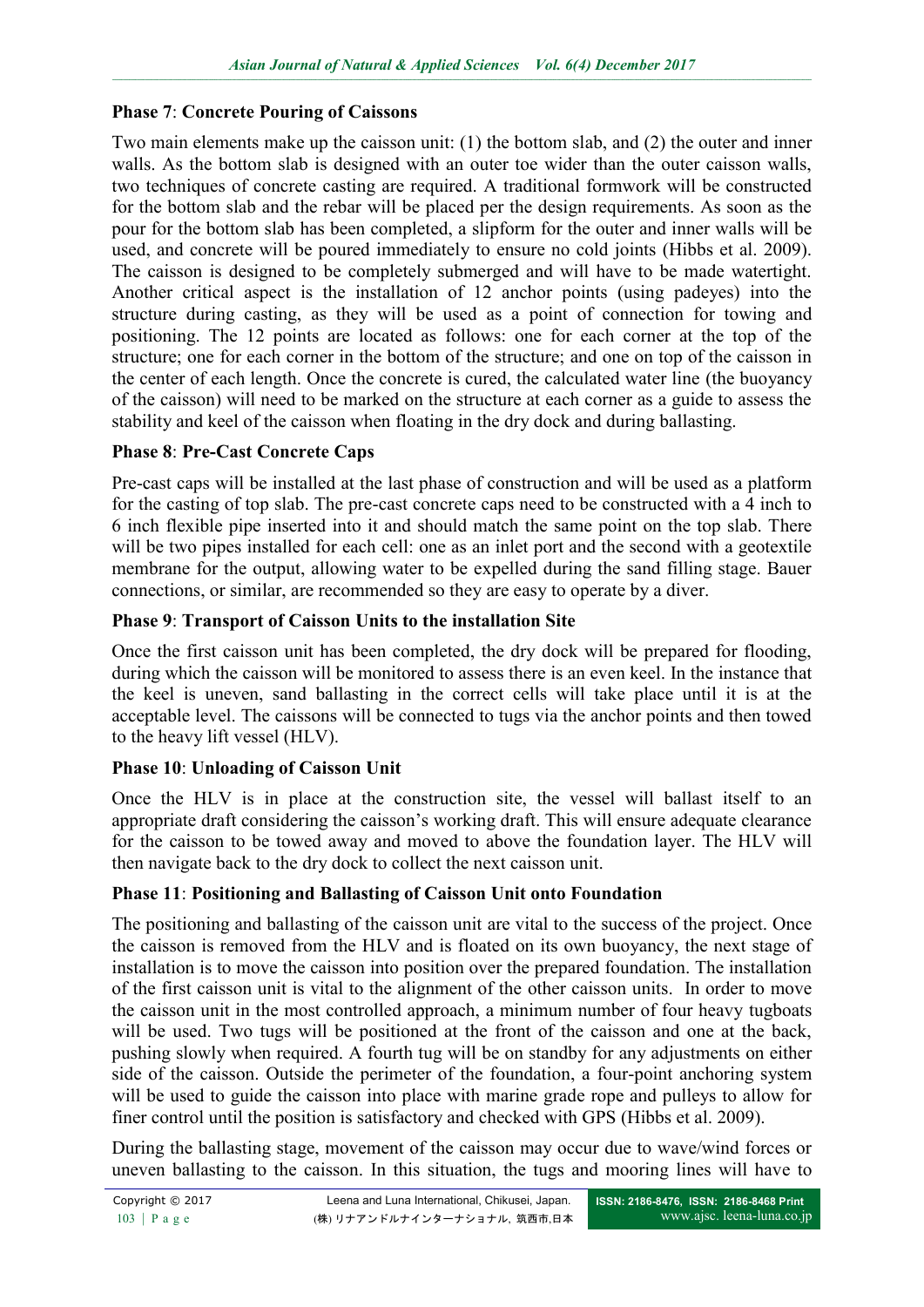readjust the caisson and check with the RTK (real-time kinetic) GPS, having an accuracy to 2 cm, enabling informed operational control. To prevent any heavy loading on the caisson cells as well as any roll of the unit during ballasting, the cells should be loaded uniformly (Tsinker, 2014). It is to use appropriate number of water pumps with appropriate discharge capacity. About 80% of all cells need to be filled for the caisson to be on the foundation layer.

# **Phase 12**: **Pumping of Fill Material in Caisson Unit**

The filling should be carried out as soon as the caisson is correctly positioned and seaward compartments should always be completely filled for stability under wave loading (BS3649- 7:1991). Directly after the caisson unit has been ballasted and on the foundation layer, the filling activities can take place. This will normally involve the use of four hydraulic pumps and the same stage-wise approach for filling. The dive team will connect the outlet hose to the inlet port on top of the caisson. The hydraulic pumps will be placed into a barge containing the crushed Integrated Solutions for Infrastructure Development rock/sand fill material. Water will be pumped into the barge and a slurry mix will be created. The hydraulic pumps will be mounted from an A-Frame/Davit Arm and lowered into the slurry and pump the slurry from the barge into the caisson cells via the 4-inch delivery hose. During the filling process, constant checks with RTK GPS will be made and the tugs may have to re-align the caisson. If it is noticed that the caisson is out of position, water can be pumped out of cells allowing it to float and for the tugs/guidance system to reposition the unit.

### **Phase 13**: **Caisson Unit Connection**

The caisson design has been incorporated into an interlocking arrangement between each Caisson unit. This will assist with acting as a guide and allow accurate confirmation that the caisson unit is in the correct X- and Y-axis positions in relation to the previous unit. Prior to installation of the remaining three caisson units, the four-point anchor system will need to be moved with the crane mounted on the barge. Additionally, the connections on Caisson 1 will be used to pull and position the Caisson 2 into place. When the male connection of Caisson 1 smoothly fits with the female connection of Caisson 2, the ballasting will take place. The dive team and support boat will need to monitor to make sure that the connection whilst ballasting is flush between Caissons 1 and 2. If a gap is noticed one of the support tugs will have to push against Caisson 2 to remove any gap. With the possibility of horizontal movement, the tugs will again be used to readjust any difference and caissons secured with guidelines to prevent further movement.

### **Phase 14**: **Casting of Scour Protection Units**

A traditional formwork mold will be constructed and pouring will be conducted. The units can be lifted by crane and transported by barge to the supporting port for loading. Once at the port, they will be loaded onto the crane barge used to assist with the caisson installation. The caissons will be lowered into place using the crane with guidance from the dive team and the use of the RTK GPS system for accuracy.

### **Phase 15**: **Installation of Scour Protection Units**

Placement of the scour protection blocks will take place immediately after a caisson unit has been set. Scour protection on the seaward side should be placed and completed as soon as possible after positioning of the caisson (BS 6349-7: 1991). During the time the heavy lift vessel returns, the scour protection units for the first section needs to be completed. Considering the number of scour units per caisson section and considering the aim of installing how many units per day, the time needed to complete each section of scour protection is calculated.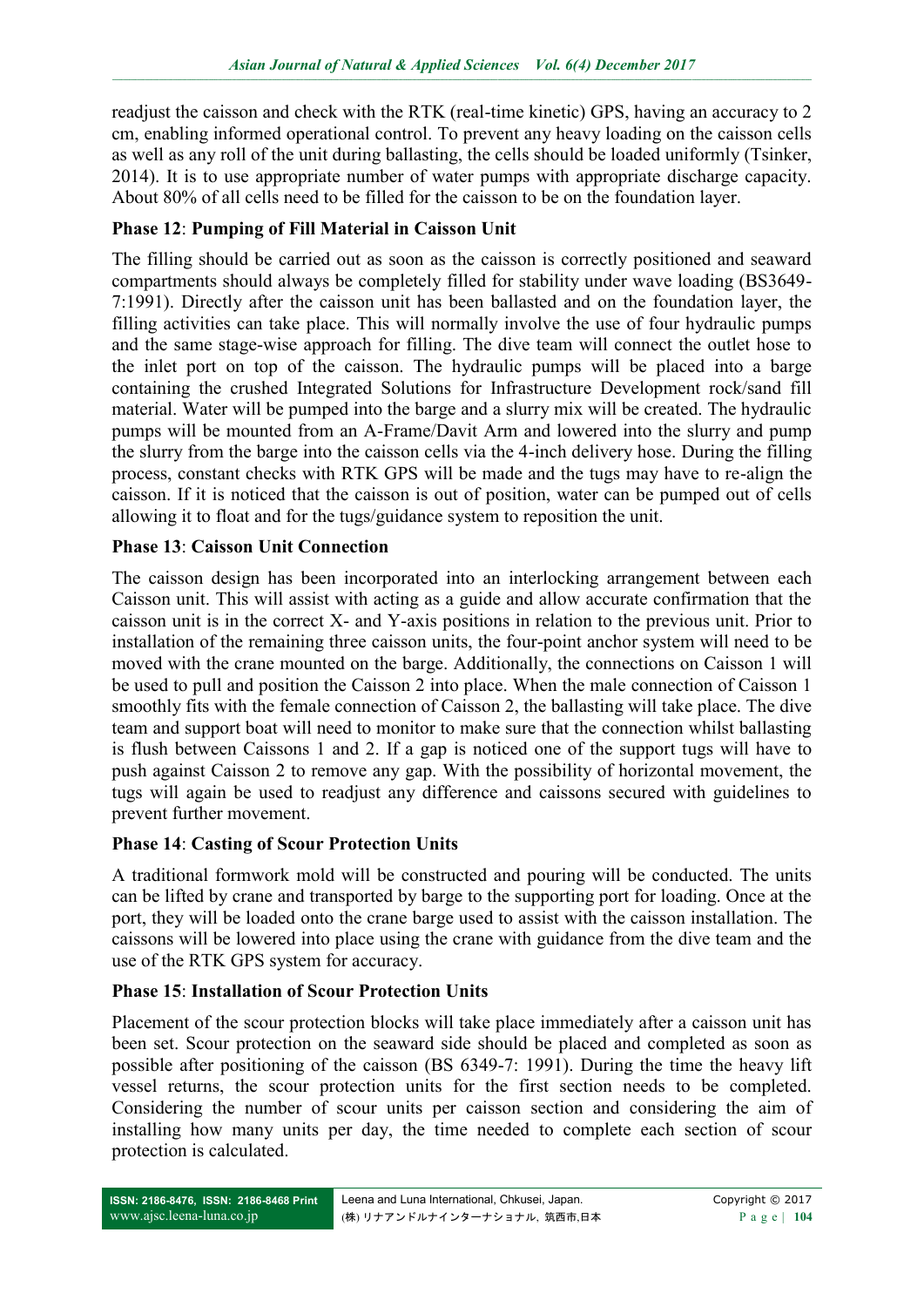### **Phase 16**: **Post Construction Surveys**

On completion of the construction project, final surveys will be conducted along with as-built drawings. The surveys will include RTK GPS survey to assess final structures position and crest height; bathymetric survey; video graphics survey recording any damage to the structure during construction (e.g., any gaps between the caisson units or other construction abnormalities).

## **Phase 17**: **Coral Seeding/Propagation**

An important element of this type of structure is to conduct coral seeding and coral propagation activities to enhance the local ecology, contribute to the local environment, rather than destroying it, and to increase the durability of the caisson units. The seeding is done on the caisson units at the dry dock after concrete pouring has been completed and the formwork removed. Studies indicate that coral seeding is feasible and that coral are indifferent to basalt, limestone, or recycled concrete (Foley, 2015).

### **CONCLUSION**

This paper gives a general guidance for the essential steps required in the planning, design and construction of concrete caisson breakwaters. The selected references and other related codes, in this paper, can be considered as reliable guides.

### **REFERENCES**

- [1] Foley, F. (2015). *Submerged breakwater modeling and coral reef ecological analysis for harbor protection*. Hawaii: University of Hawaii, College of Engineering, Civil and Environmental Engineering.
- [2] Hibbs, H. (2009). *Installation of Caisson breakwater at Costa Azul*. Mexico: Thomas Telford Limited.
- [3] Mann, S. (2009). *A floating factory for the Maasvlakte 2 Caisson Breakwater*. USA: TUDelf University.
- [4] Nouban, F., & Sadeghi, K. (2016). Rough estimation of breakwaters' materials required for construction of harbors. *Academic Research International*, *7*(3), 56-65.
- [5] Okada, O. (1990). *Recent developments of new type breakwaters in Japan*. Osaka: PIANC 27th International Congress.
- [6] Oumeraci, H. (1994). Review and analysis of vertical breakwater failures-lessons learned. *Coastal Engineering, 22* (1–2), 3–29.
- [7] Overseas Coastal Area Development Institute "OCDI". (2002). *Technical standards and commentaries for port and harbour facilities in Japan, Ports and Harbours Bureau, Ministry of Land, Infrastructure, Transport and Tourism (MLIT), National Institute for Land and Infrastructure Management*. Japan: Port and Airport Research Institute.
- [8] Port and Harbor Research Institute. (1991). *Technical standard forport and harbour facilities in Japan*. Tokyo: Overseas Coastal Area Development Institute of Japan.
- [9] Sadeghi, K. (1989). *Design and analysis of marine structures*. Tehran: KNT University of Technology.
- [10] Sadeghi, K. (2001). *Coasts, ports and offshore structures engineering*. Tehran: Power and Water University of Technology.